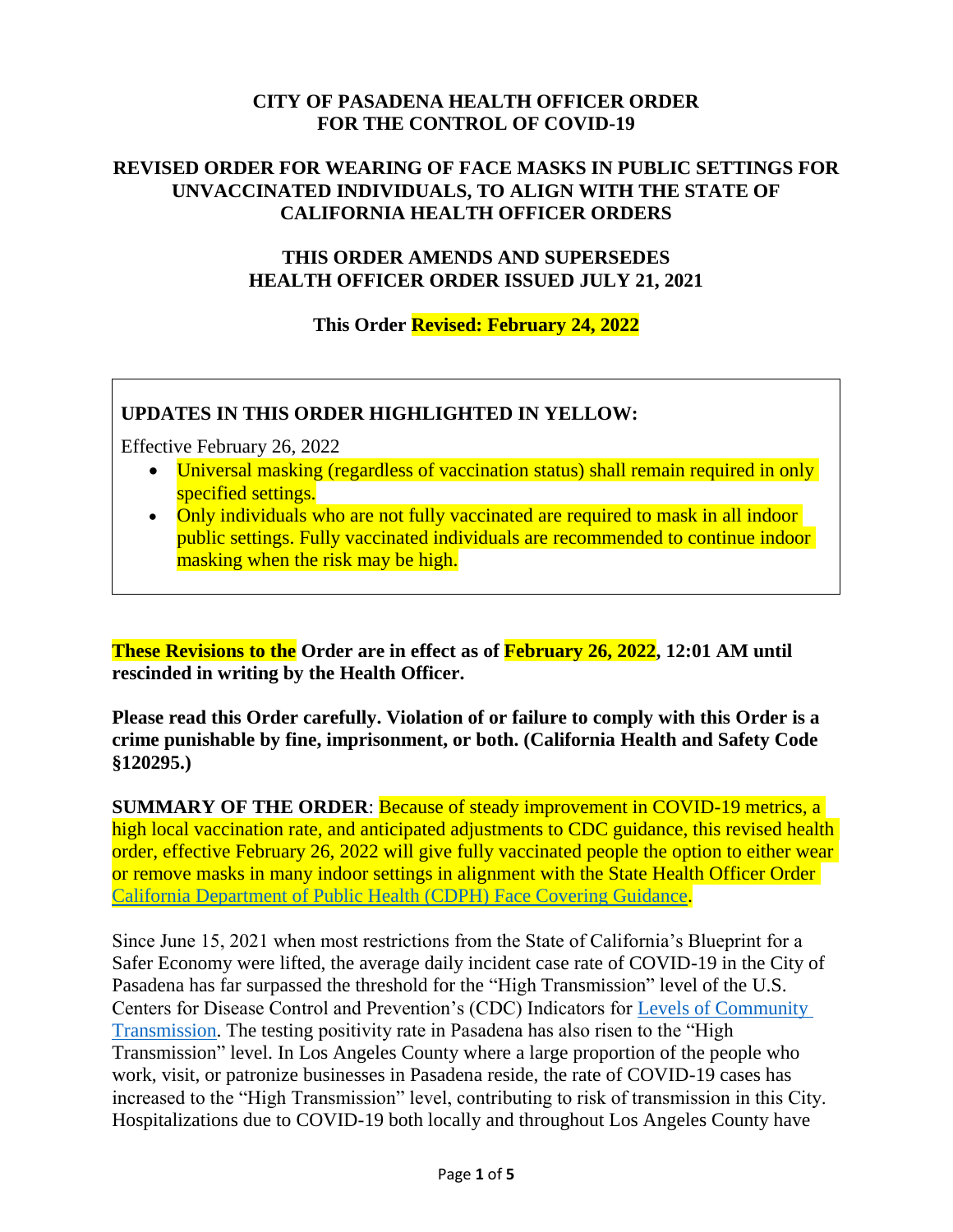# significantly increased.

The significantly more transmissible World Health Organization-designated Variant of Concern of the SARS-CoV-2 virus, Omicron, accounts for more than 99% of sequenced virus in the United States at this time, and the dramatic surge in COVID-19 cases over the past 2 months was largely driven by the Omicron variant, proving to be at least three times more transmissible than Delta. The COVID-19 vaccines currently authorized in the U.S. have been shown to be highly safe and effective at providing protection against severe outcomes to individuals and communities, and are recommended by the CDC for all populations for whom the vaccine is authorized by the U.S. Food and Drug Administration, including booster doses.

At this time, case rates and hospitalizations for COVID-19 have consistently and sharply declined since mid-January, the local vaccination rate is high, and CDC leadership has publicly stated that it is formulating adjustments to its guidance on masking taking into account a variety of metrics including COVID-19 case rates and hospitalizations. The CA Health Officer lifted the statewide [Order requiring fully vaccinated people to mask while](https://www.cdph.ca.gov/Programs/CID/DCDC/Pages/COVID-19/guidance-for-face-coverings.aspx)  [indoors](https://www.cdph.ca.gov/Programs/CID/DCDC/Pages/COVID-19/guidance-for-face-coverings.aspx) in public spaces as of February 16, 2022, thereby allowing local jurisdictions to maintain or remove local mandates.

**This Order directs all individuals who are not fully vaccinated to wear face masks when indoors in public settings, with limited exemptions, and requires businesses to make face masks available to individuals entering the business.**

### **UNDER THE AUTHORITY OF THE CALIFORNIA HEALTH AND SAFETY CODE SECTIONS 120175 et seq., AND THE PASADENA MUNICIPAL CODE SECTION 8.04.010, THE CITY OF PASADENA HEALTH OFFICER ORDERS:**

- 1. This Order directs that, **consistent with the State Health Officer Order**, face masks shall be worn by individuals who are not [fully vaccinated](https://www.cdc.gov/coronavirus/2019-ncov/vaccines/stay-up-to-date.html?CDC_AA_refVal=https%3A%2F%2Fwww.cdc.gov%2Fcoronavirus%2F2019-ncov%2Fvaccines%2Ffully-vaccinated-guidance.html) in all indoor public settings, venues, gatherings, and businesses, such as, but not limited to: offices, retail, restaurants and bars, theaters, family entertainment centers, conference centers, and state and local government offices serving the public. It is recommended that fully vaccinated individuals continue indoor masking when the risk may be high.
- 2. Individuals, businesses, venue operators or hosts of public indoor settings must:
	- Require **unvaccinated** patrons to wear face masks for all indoor settings;
	- Make face masks available to patrons;
	- Post clearly visible and easy-to-read signage at all entry points for indoor and outdoor settings to communicate the masking requirements for unvaccinated people.
- 3. **Fully Vaccinated Definition:** See current CDPH guidance for [Fully Vaccinated](https://www.cdph.ca.gov/Programs/CID/DCDC/Pages/COVID-19/COVID-19-Public-Health-Recommendations-for-Fully-Vaccinated-People.aspx)  [Persons](https://www.cdph.ca.gov/Programs/CID/DCDC/Pages/COVID-19/COVID-19-Public-Health-Recommendations-for-Fully-Vaccinated-People.aspx) for definitions, acceptable vaccines, and updates on additional vaccines as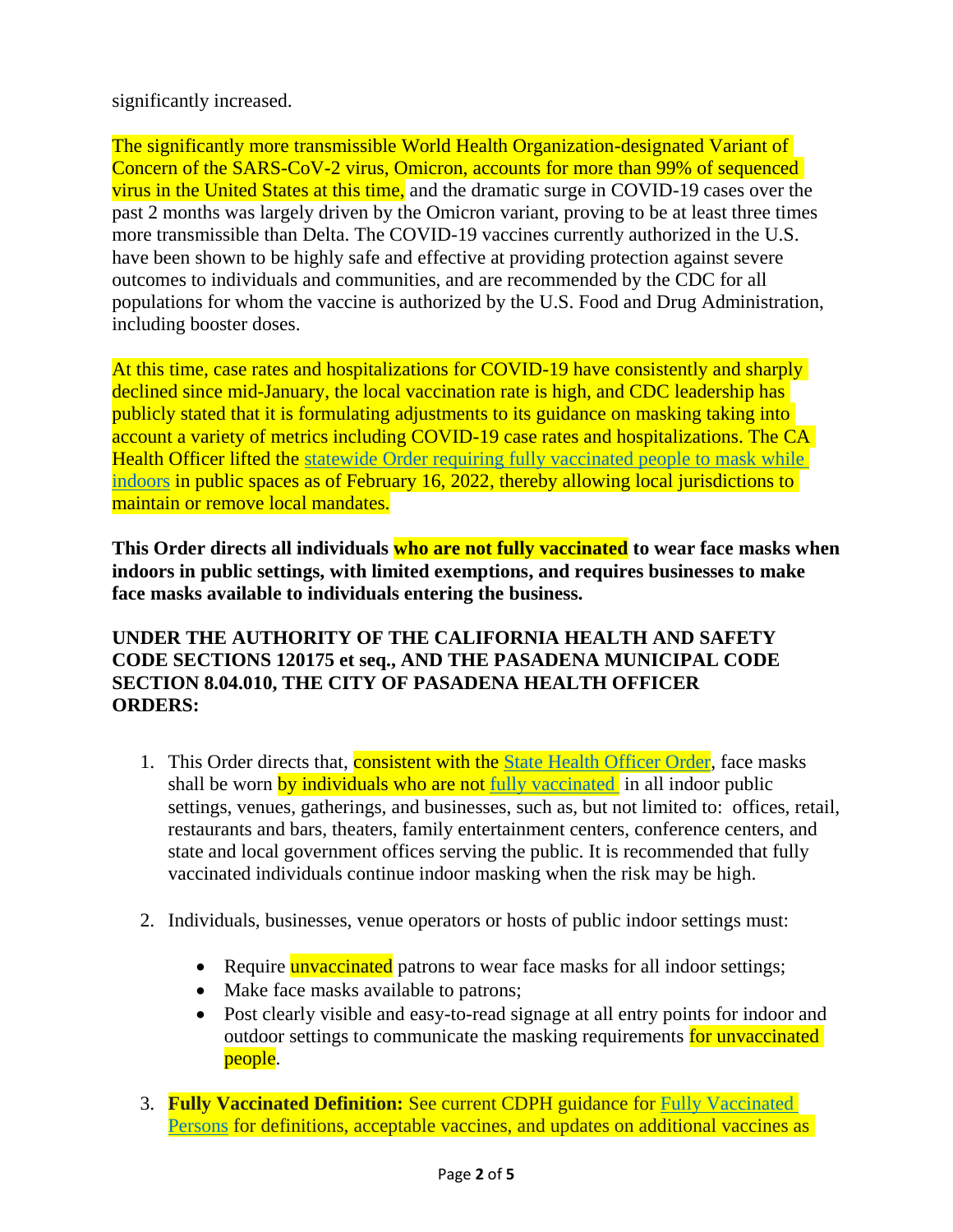they are approved. For verification methods see section titled Options for Providing Proof of Vaccination in the CDPH Vaccine Record [Guidelines & Standards](https://www.cdph.ca.gov/Programs/CID/DCDC/Pages/COVID-19/Vaccine-Record-Guidelines-Standards.aspx) and the PPHD Guidance for Verifying [Proof of COVID-19 Vaccination.](https://www.cityofpasadena.net/public-health/wp-content/uploads/sites/32/Guide-Verifying-Vaccination.pdf) Individuals 18 years old or older must provide a photo identification with their vaccine document.

- 4. Businesses, worksites, venue operators or hosts must follow [CDPH guidance](https://www.cdph.ca.gov/Programs/CID/DCDC/Pages/COVID-19/guidance-for-face-coverings.aspx) that provides options for reducing COVID-19 transmission risk by ensuring compliance with this order including:
	- Require all patrons to wear masks; OR
	- Implement [vaccine verification](https://www.cityofpasadena.net/public-health/wp-content/uploads/sites/32/Guide-Verifying-Vaccination.pdf?v=1645665361683) to determine whether people are required to wear a mask; OR
	- Provide information to all patrons, guests and attendees regarding vaccination requirements and allow vaccinated people to self-attest that they are in compliance prior to entry.
- 5. As of the effective date of this Revised Order, the State's Health Order and federal regulations continue to require masks, regardless of vaccination status, in the following indoor settings:
	- a. On public transit (examples: airplanes, ships, ferries, trains, subways, buses, taxis, and ride-shares) and in transportation hubs (examples: airport, bus terminal, marina, train station, seaport or other port, subway station or any other area that provides transportation)
	- b. Indoors in K-12 schools and at childcare centers
	- c. Emergency shelters and cooling and heating centers
	- d. Healthcare settings
	- e. State and local correctional facilities and detention centers
	- f. Homeless shelters
	- g. Long term care settings and adult and senior care facilities
- 6. Exemptions from face mask requirements Individuals are not required to wear face masks in the following circumstances:
	- Persons who are working alone in a closed office or room;
	- Persons who are actively eating and/or drinking;
	- Persons swimming or showering in a fitness facility;
	- Persons who are obtaining a medical or cosmetic service involving the nose or face for which temporary removal of the face mask is necessary to perform the service;
	- In workplaces, employees performing specific tasks which cannot feasibly be performed while wearing a mask. This exception is limited to the period of time in which such tasks are actually being performed. Workers who cannot feasibly wear a mask while performing their work must be tested for COVID-19 at least twice per week if they are unvaccinated or not fully vaccinated and are eligible for a dose, unless the employer is provided proof of the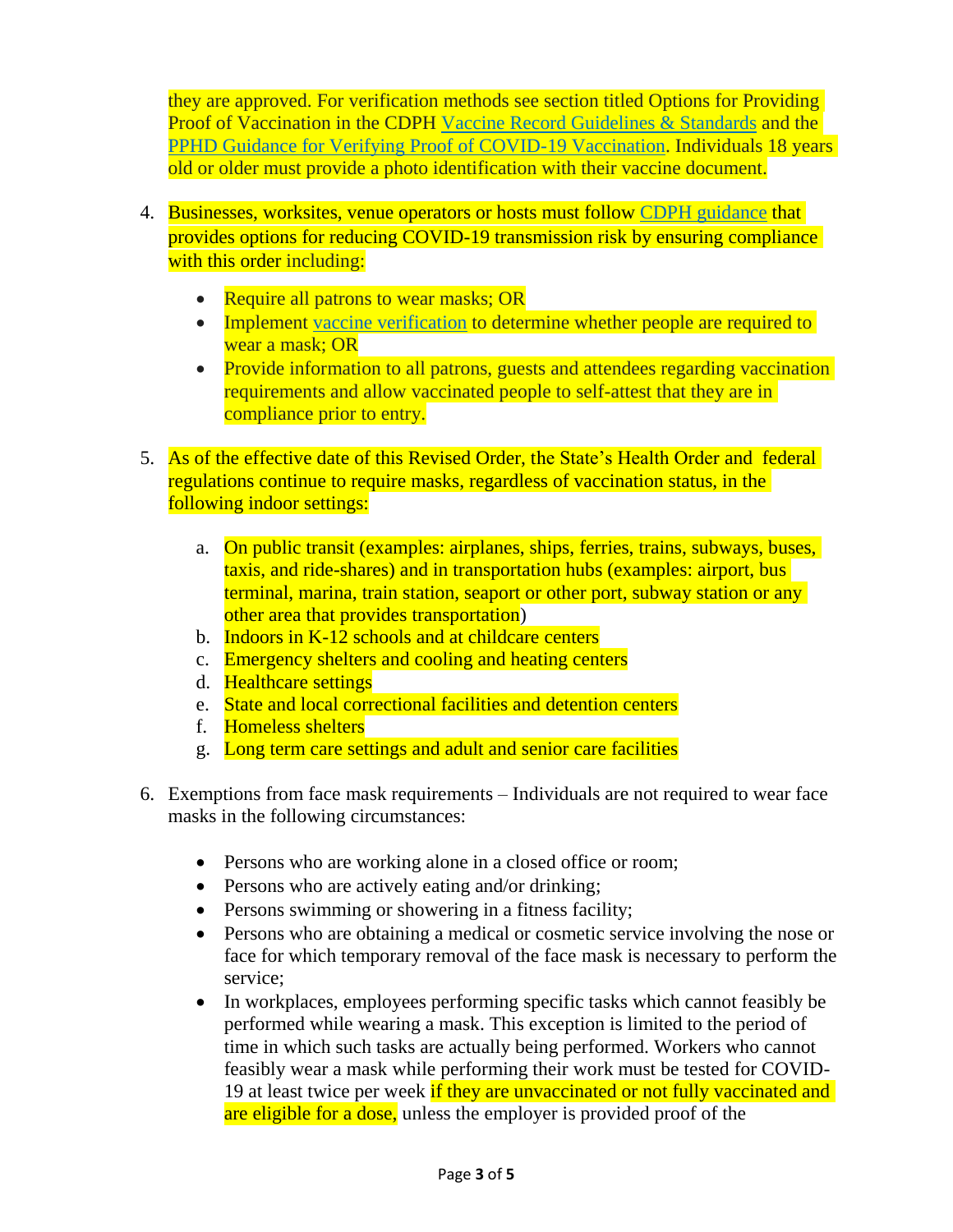employee's full vaccination against COVID-19 or proof of recovery from laboratory-confirmed COVID-19 within the past 90 days; or

- Persons who are specifically exempted from wearing face masks pursuant to other CDPH guidance.
- 7. Employers and businesses subject to the Cal/OSHA COVID-19 Prevention Emergency Temporary Standards (ETS) and/or the Cal/OSHA Aerosol Transmissible Diseases Standards should consult the applicable regulations for additional requirements. At this time, Cal-OSHA requires employers to provide employees who are not fully vaccinated with face coverings and to ensure they are properly worn over the nose and mouth when indoors and in vehicles. Employers must ensure employee compliance with the State and local orders for unvaccinated employees to wear a mask while indoors in public settings.
- 8. Unvaccinated as well as fully vaccinated people should continue to follow CDC guidance for [unvaccinated people](https://www.cdc.gov/coronavirus/2019-ncov/prevent-getting-sick/prevention.html) and for [fully vaccinated people](https://www.cdc.gov/coronavirus/2019-ncov/vaccines/fully-vaccinated.html) to protect themselves and others, including wearing a well-fitted [mask,](https://www.cdc.gov/coronavirus/2019-ncov/prevent-getting-sick/diy-cloth-face-coverings.html) [physical distancing](https://www.cdc.gov/coronavirus/2019-ncov/prevent-getting-sick/social-distancing.html) (at least 6 feet), avoiding crowds, avoiding poorly ventilated spaces, covering coughs and sneezes, [washing hands](https://www.cdc.gov/handwashing/when-how-handwashing.html) often, and following any applicable workplace, school, or business sector guidance or requirements including the [Cal/OSHA Emergency](https://www.dir.ca.gov/dosh/coronavirus/ETS.html)  [Temporary Standards.](https://www.dir.ca.gov/dosh/coronavirus/ETS.html) Fully vaccinated people should still watch for [symptoms](https://www.cdc.gov/coronavirus/2019-ncov/symptoms-testing/symptoms.html) of COVID-19, especially following an exposure to someone with suspected or confirmed COVID-19. If symptoms develop, all people – regardless of vaccination status – should isolate and be clinically evaluated for COVID-19, including SARS-CoV-2 testing. Anyone testing positive for SARS-CoV-2, regardless of vaccination status, must follow the [Health Officer Orders for Isolation.](https://www.cityofpasadena.net/public-health/wp-content/uploads/sites/32/Pasadena-Health-Officer-Blanket-Isolation-Order.pdf?v=1623478202624)
- 9. The CDPH has declared that the Q&A and Industry Guidance set forth on the CDPH COVID-19 website have the same force and effect as other State Public Health Officer directives. By way of this Order, the Health Officer adopts such directives as orders as well.
- 10. All previous orders of the Health Officer, as revised, supplemented and/or amended and that have not been expressly rescinded or superseded, remain in full force and effect, except as provided herein. To the extent a conflict exists between this Order and any previous orders of the Health Officer, the previous orders are hereby superseded and this Order controls.
- 11. Protocols established by the Health Officer to implement health orders issued by the State Public Health Officer or the City of Pasadena Health Officer have the same force and effect as other Orders issued by the Health Officer. To the extent any health order of the Health Officer, including any protocols established to implement any health order, is more restrictive than any order or directive issued by the State Public Health Officer, the health order of the Health Officer shall control.
- 12. This Order applies to all persons within the City of Pasadena under the Health